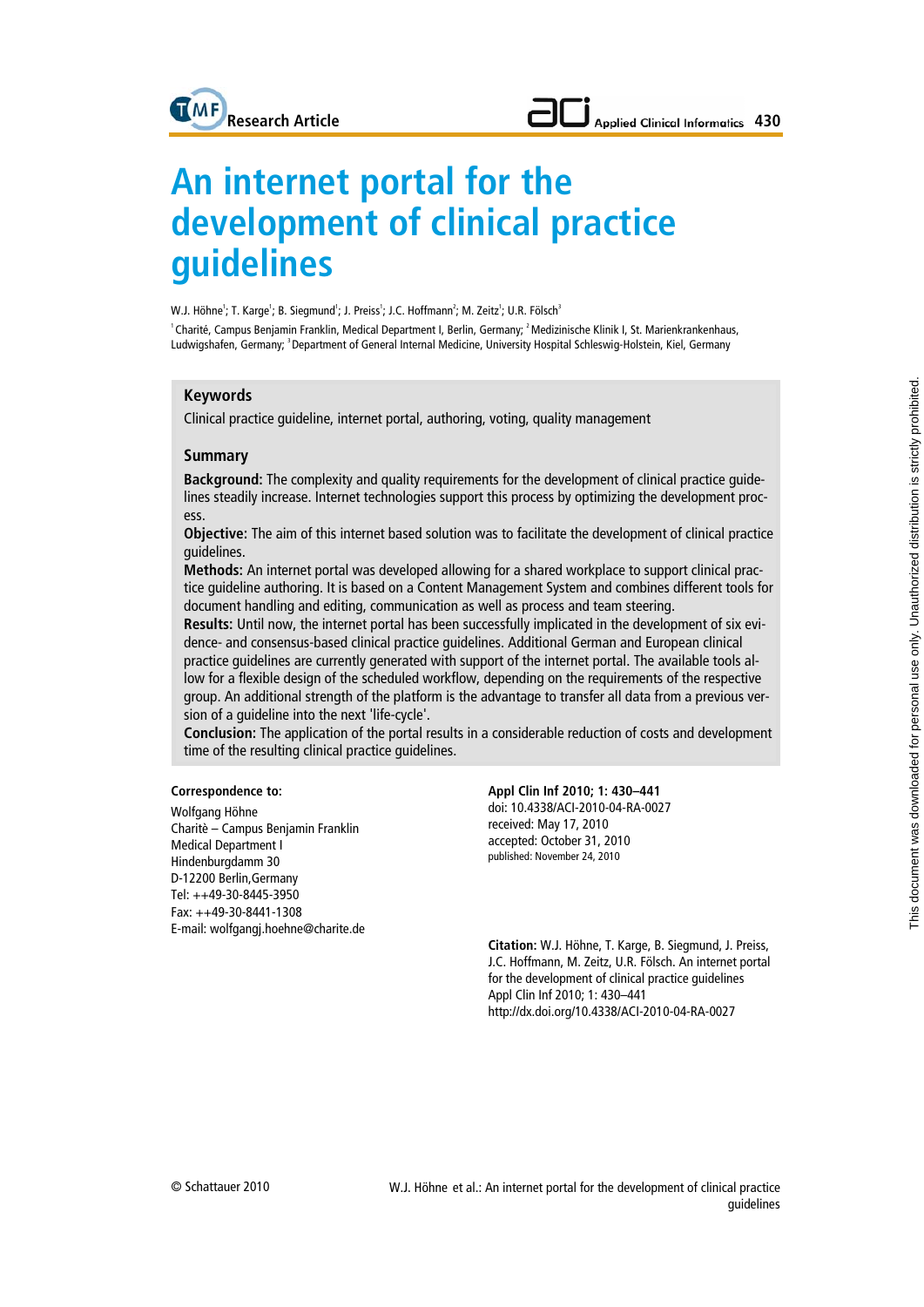

# **1. Background**

Clinical practice guidelines (CPGs) play an important role as treatment guidelines in daily clinical practice. A prerequisite of this trend was the development of rigorous quality criteria for such guidelines, which has been promoted by different national and international organisations. As a result, the requirements for the development process of clinical practice guidelines have been sharpened steadily. A modern evidence- and consensus-based guideline [1, 2], in Germany known as a S3 CPG [3], requires both the evaluation of highest possible evidence and the establishment of a consensus between all participants, from the specialized medical professional to patient organizations. To obtain acceptance, the finished guideline has to pass through an intensive reviewing process and assessment by instruments such as AGREE [4] or its German counterpart, DELBI [5]. Prerequisite for these steps is a comprehensive method report. Because of its limited lifetime moreover, the CPG also requires a cyclic update.

As a consequence, typical development time-periods for such guidelines quickly reach up to three years. At the same time, the development is expensive. There have been reported costs per guideline of  $\epsilon$  150.000 in the Netherlands or of £400.000 for British NICE guidelines [6]. Consequently, reduction of expenses represents one important objective in CPG methodology [7] as well as simplification of time and cost intensive steps in the development of CPGs should be considered.

Modern Information Technology (IT) techniques such as internet portals, content management systems or communication platforms have the potential to contribute to the solution of these problems. More remarkable, no specialized IT solutions have been described for accompanying support of the CPG development so far.

# **2. Objective**

Based on the schedule, defined by the German Association of the Scientific Medical Associations (AWMF), our objective was to develop an IT solution for the support of as many as possible steps within the CPG lifecycle ( $\blacktriangleright$  Figure 1). In order to substantially reduce time and expenses, especially such activities as voting or collaborative work with documents had to be facilitated. A critical point was the management and surveillance of the development process by steering committees as well as workgroup leaders.

For the users the resource requirements should be as low as possible and limited to standard tools such as browsers. Platform independence (Windows, Mac OS/X, Linux/Unix) of the clients had to be guaranteed, while application of proprietary standards had to be avoided. As a consequence and to prevent licence conflicts and incalculable operational costs, the solution had to be limited to open-source and freeware components. At the same time, it was not the aim to postulate a rigid workflow, but the users should have the possibility to freely combine available tools and to scale them to their defined demands.

The main components, activities and resources, involved in CPG development are shown in  $\blacktriangleright$  Figure 2. The following active parts can be identified:

- 1. Clinical Practice Guideline: It is the main object of development, which has to be processed, stored / archived and communicated between the developers and later to the public. CPG self is accompanied by other documents, e.g. older versions and the CPG-specific literature.
- 2. Guideline Developers: They build the component, which drives all activities within the development process and represent the "central processing unit". Main activities are adapted according to evidence assessment, consensus finding and formulation of the CPG and its recommendations. In parallel, the developers coordinate and organize all activities. These are highly interactive tasks, which require powerful instruments for communication and data exchange.
- 3. Development process: It comprises all activities required for the development during the guideline generation. This includes in particular all processes to achieve evidence and consensus such as literature evaluation, voting or consensus conferences. The documentation of this process is one of the main parts of quality management. In addition, there is the need for tools to supervise and manage the process by authorized developers.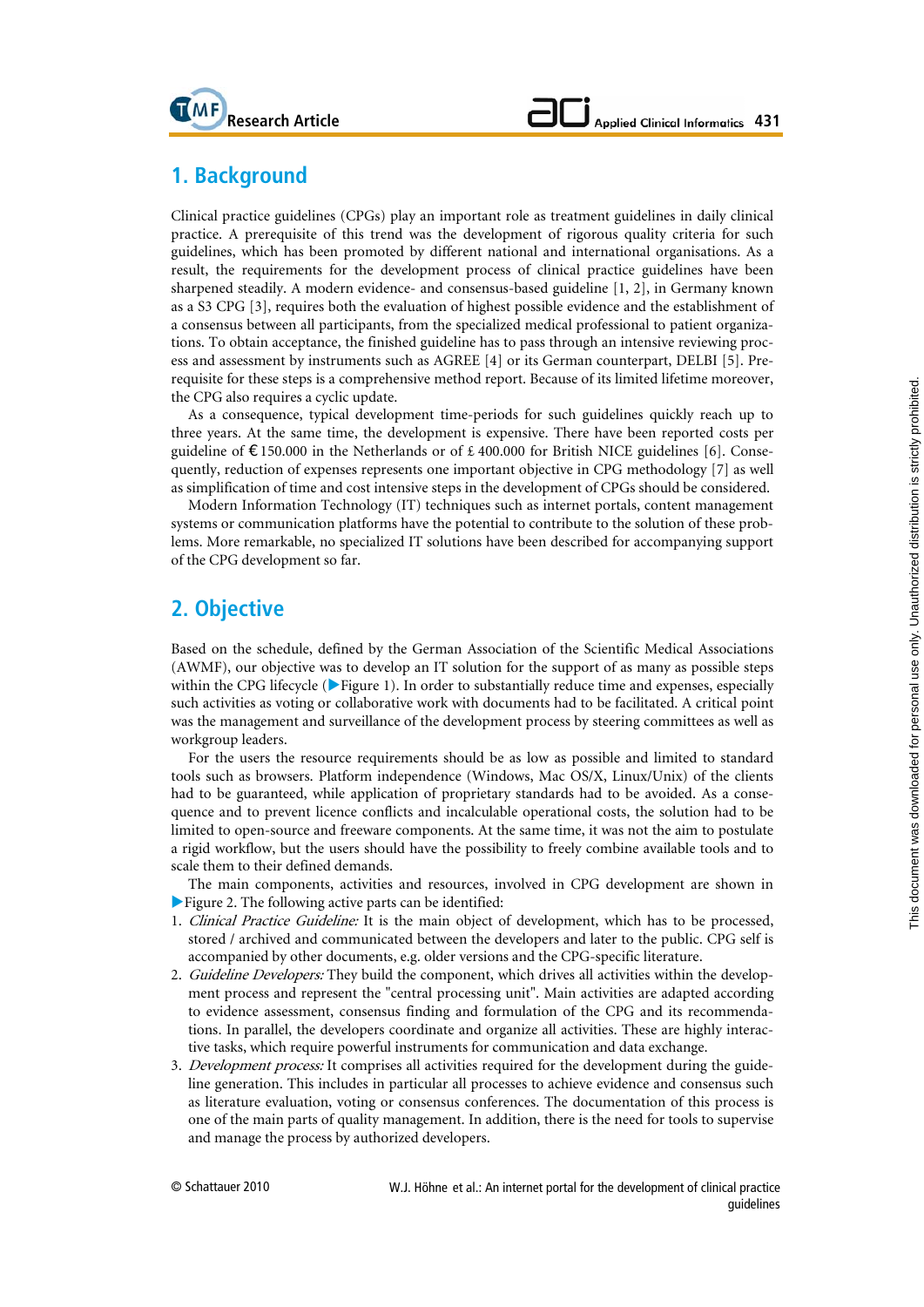On the basis of this model one can identify the tasks which the IT solution should fulfill:

- management, backup and retrieval of documents;
- collaborative processing of documents;
- efficient tools for communication between members of development teams;
- instruments for evidence assessment of documents, recommendations etc.;
- instruments supporting consensus generation, e.g. different forms of voting;
- efficient management of participants, e.g. of their roles and contact data, and secure authentication and access;
- management instruments for monitoring the development process;
- simple, but effective instruments for documentation of the development process, generation of audit trails and of method reports.

None of these components is limited to one step of the development process or is restricted to a defined workflow. Accordingly, the fundamental design principle was not the development of an integrated tool, possibly limited to a single workflow, but rather a universal toolbox for the support of frequently appearing tasks.

## **3. Methods**

To fulfill these requirements, a content management system (CMS) with powerful web interface [8] and a large degree of configurability and extensibility has been chosen. As an optimal framework, the Plone CMS has been selected [9]. Plone, as a portal solution, already includes a full-developed subsystem for accounting and access control, which is relatively simple to extend to a full-fledged, LDAP-based participant management.

A decisive advantage is the application of the universal scripting language Python as an implementation language. This offers a high flexibility for the programming of server-side business processes, compared with solutions based on web-only languages such as PHP or on more complex Java environments. Accordingly, it is an excellent platform for rapid reaction on emerging user requirements, and it comes with a multitude of extensions.

One key component of the portal is a tool for the preparation, execution and evaluation of voting via Internet [10]. It applies a formalized description of questionnaires, based on XML Schema. Various scripts for automated generation of HTML implementations of questionnaires, for monitoring of voting and finally, the statistical analysis of results simplify online voting at a considerable rate. Some features, e.g. the possibility to comment answers, are specially tailored to the demands of consent establishment.

All data, describing a CPG and generated during its development are handled by an external database, using the relational database management system MySQL, with the exception of text documents, which are managed within Plone's internal repository. To ensure a high degree of availability, the portal is hosted on a virtualized Linux server on a VMware ESX cluster.

The client-side part can be kept very simple. As software configuration, it only requires a browser, possibly supplemented by some support for the handling of PDF and office documents. But the latter are optional, since the text editing mostly takes place with internal editors, supplied by the portal. To simplify the access to the Internet, all client-server communication exclusively uses HTTP/HTTPS. Furthermore, all tools are server-side applications, and no download of any executable code is required. Thus, even in secure environments like hospitals the access does usually not raise problems.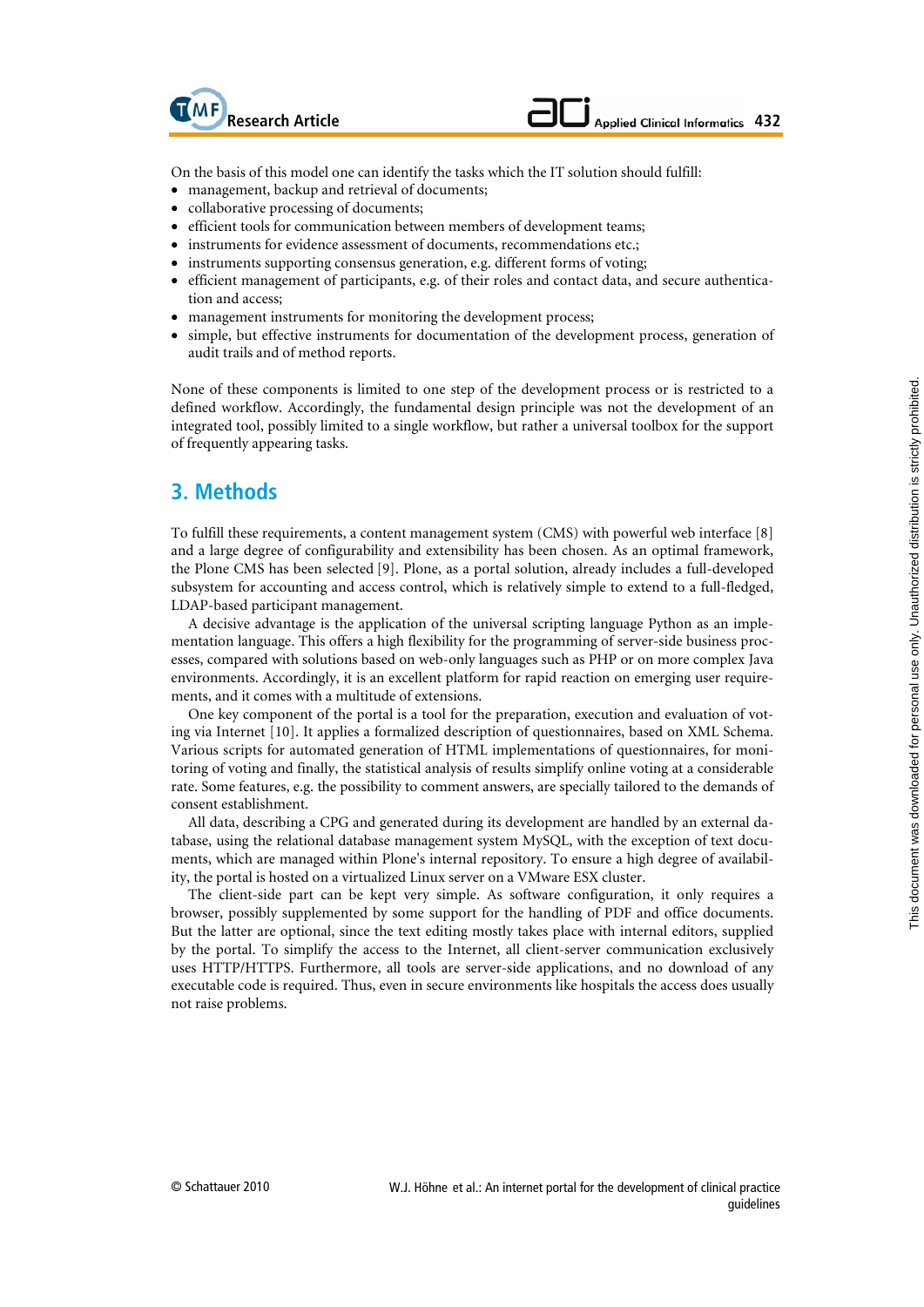# **4. Results**

## **4.1 General usage of the portal**

A view of a typical start page, as seen by a portal user, is shown in  $\blacktriangleright$  Figure 3. The middle part of screen represents the working area. At the left side, the main menu is located. There, the user finds all CPGs listed, for which she/he is registered. Thus the user is flexible in switching in between these CPGs. At the right column, the developer finds news and appointment information. The upper part contains general functions such as language selection (currently English / German). With the 'Preferences' function, each user can maintain the personal contact information.

The available functionality depends on the development process, defined by coordinators of the concrete CPG. Default functionality is organization including internal news and appointments, communication tools and a shared workspace for document editing and exchange. Normally, tools for consensus finding, online voting as well as for literature work and evidence assessment are available.

## **4.2 User management**

For the management of members of development groups, a detailed, CPG-specific system of roles has been implemented. A role defines the rights of a user and also his personal view of the portal. From a total of ten guideline specific roles, the most important are:

- *coordinator:* responsible for organization, monitoring, quality management, final decisions; no access to workgroup level data; no right to vote
- *workgroup leaders:* responsible for management of their workgroup (WG); WG-local decision making; full access to WG local data; right/obligation to vote
- *workgroup member:* full access to WG local data; right/obligation to vote
- *patient:* WG member; right, but no obligation to vote
- expert: WG member; no right to vote

Each participant can represent different roles within a CPG development. Users, participating in different CPG developments, authenticate themselves with one single account, allowing them after login to access to all guidelines, for which they are registered. With registration of a participant, usually performed by a coordinator, the user database will be automatically updated with contact data, mailing lists etc.

## **4.3 Communication and collaboration**

The user database builds the basis of a widespread communication subsystem. The most elementary function is the allocation of mailing lists: They can map the role scheme, but also the workgroup structure and are supplemented by efficient searching mechanisms for contact data.

For bi- and multidirectional communication discussion forums are the preferred form of communication. Each user can create a discussion thread and invite other members to participate. Compared with e-mail, these forums have some essential advantages. Firstly, they are public, either for a whole CPG team or for limited groups, e.g. coordinators or individual working groups. Thus, each member interested in a specific problem can track the discussion and contribute to the topic. Secondly, the centralized recording of a discussion thread is an effective documentation of decision processes. To perform short-time communication, chat-rooms and telephone conferences are available.

For collaborative document processing, the portal supplies some more complex tools. Within dedicated workspaces, working groups can create and edit complex documents. With FCKEditor a powerful text processor is available for this purpose ( $\blacktriangleright$  Figure 4). In combination with versioncontrol and history functions, including a fallback option, this tool is the core of document processing.

The portal also supplies a wiki tool, whose main scope is the development of dictionaries and ontologies. But it can be applied to compile definitions of any kind. Each developer can request the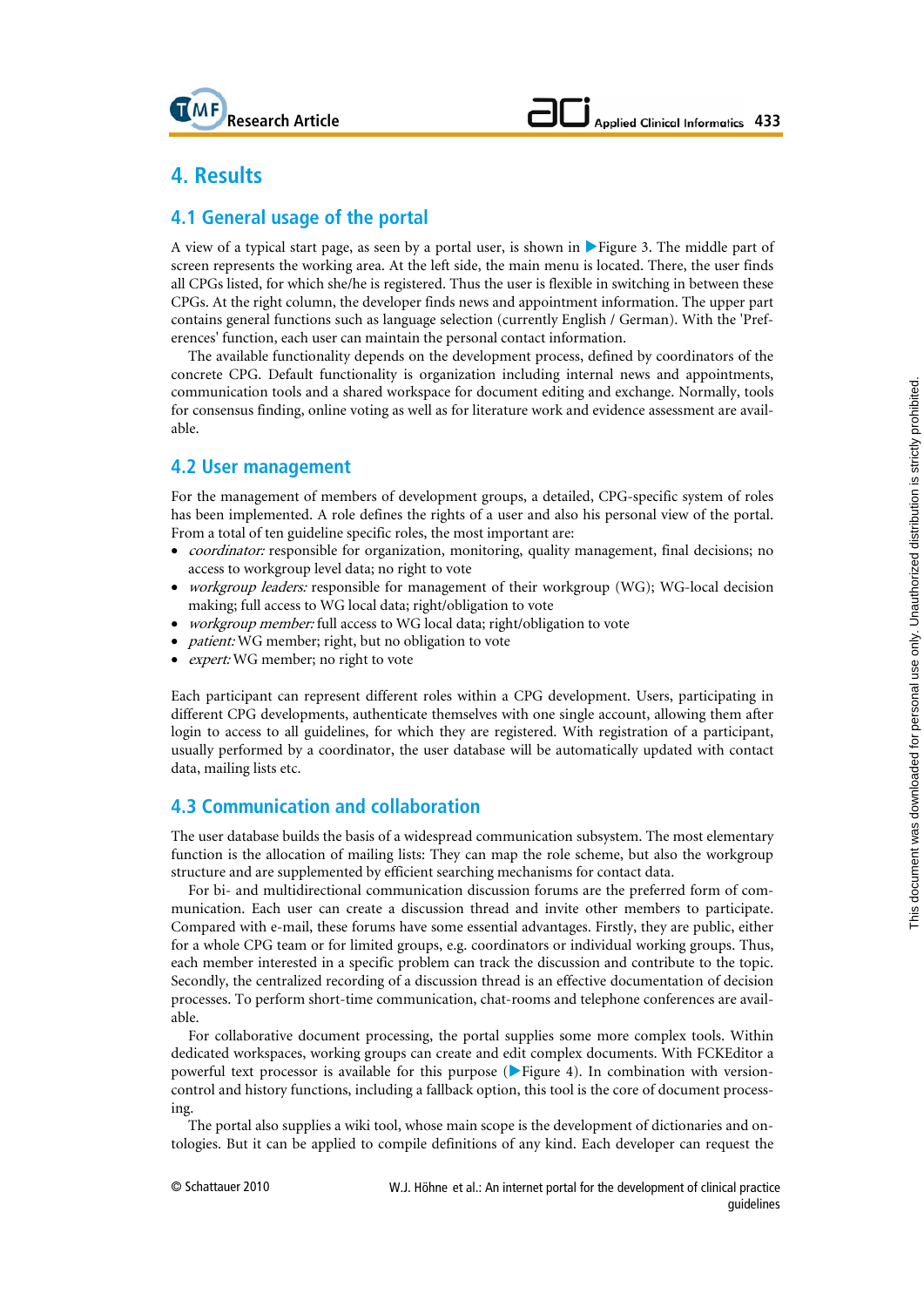

definition of some item, whose meaning appears unclear. In this and all other cases, a wiki process will be initiated, which leads to a harmonized definition. The definition then can be declared mandatory by coordinators and adopted into the final CPG text.

## **4.4 Evidence assessment**

The portal supplies an interface to myNCBI keyword search. CPG developer groups have access to private workspaces to perform a preselection of references on the basis of abstracts and metadata. Full texts of preselected sources can be uploaded into the portal. Because of German copyright regulations the portal guarantees an exclusive access to these documents only by authorized group members. This is part of user and session management of the portal. The documentation of evidence assessments occurs by standardized evidence tables. The assessments and also all full text documents, reported in the CPG, are archived for documentation purposes.

## **4.5 Consensus finding**

Activities in consensus gathering are very complex, time-consuming and expensive tasks. This lies in the philosophy of the Nominal Group Process with its numerous meetings, voting and other harmonizing steps. Although this is one prerequisite for high-quality CPGs, its practical implementation often ignores modern technical possibilities, especially those of Internet.

From there, the portal provides a powerful tool to support those tasks. Principal part is a comprehensive system to generate, answer and analyze guideline-specific questionnaires. These questionnaires ( $\blacktriangleright$  Figure 5) support all essential types of answers, e.g Likert scales, numerical scales with freely definable endpoints, single- and multiple-choice answers or selection of percent value. In each case, the respondent has the possibility, in some situations also the responsibility, to comment on the decision. In well-founded situations a respondent can declare himself as 'not qualified'. Then she/he can decline the answering of a question.

The decision process can be supported by considerable contextual information, embedded into the questionnaire. The concrete approach depends on the policy, forced by coordinators.

A typical voting period spans over up to two months. Within this time period, each participant has the opportunity to answer the questions or to adjust them, whenever it is required.

The status of the voting can be supervised by coordinators at any time. Moreover, at any time they can request preliminary reports. For all participants, the final report of a vote ( $\blacktriangleright$  Figure 6) is available immediately after its termination. Of special value are the comments submitted. They contain significant information for the commentary part of the CPG.

Another useful instrument, supported by the portal, is the televoting system in the context of consensus conferences and meetings. The application of these systems considerably reduces the duration and error rate of ballot counts. The results are immediately available for further processing like those of questionnaire surveys. Another important aspect for both procedures, questionnaire based voting and televoting during a meeting, is the fact, that the results are immediately available for the later generation of quality documentation, e.g. method report.

## **4.6 Usage results**

So far, the portal has been applied to finish six evidence- and consensus-based CPGs, four new developments and two updates, both German and European. Two are already published [11, 12], the others are in editing or with the reviewing process. Currently, five additional CPG developments are hosted.

The experience from these applications indicates a considerable reduction of development time and cost. Without the portal, the duration from the designation of participants to the moment when a complete consensus is reached has been on average 2 years for new developments and one year for updates. Taking advantage of the portal, this period could be reduced to less than one year for all new developments and three respectively four months for the updates. Although there are no statistically significant data about usage characteristics up to now, at least a halving of development time seems to be representative.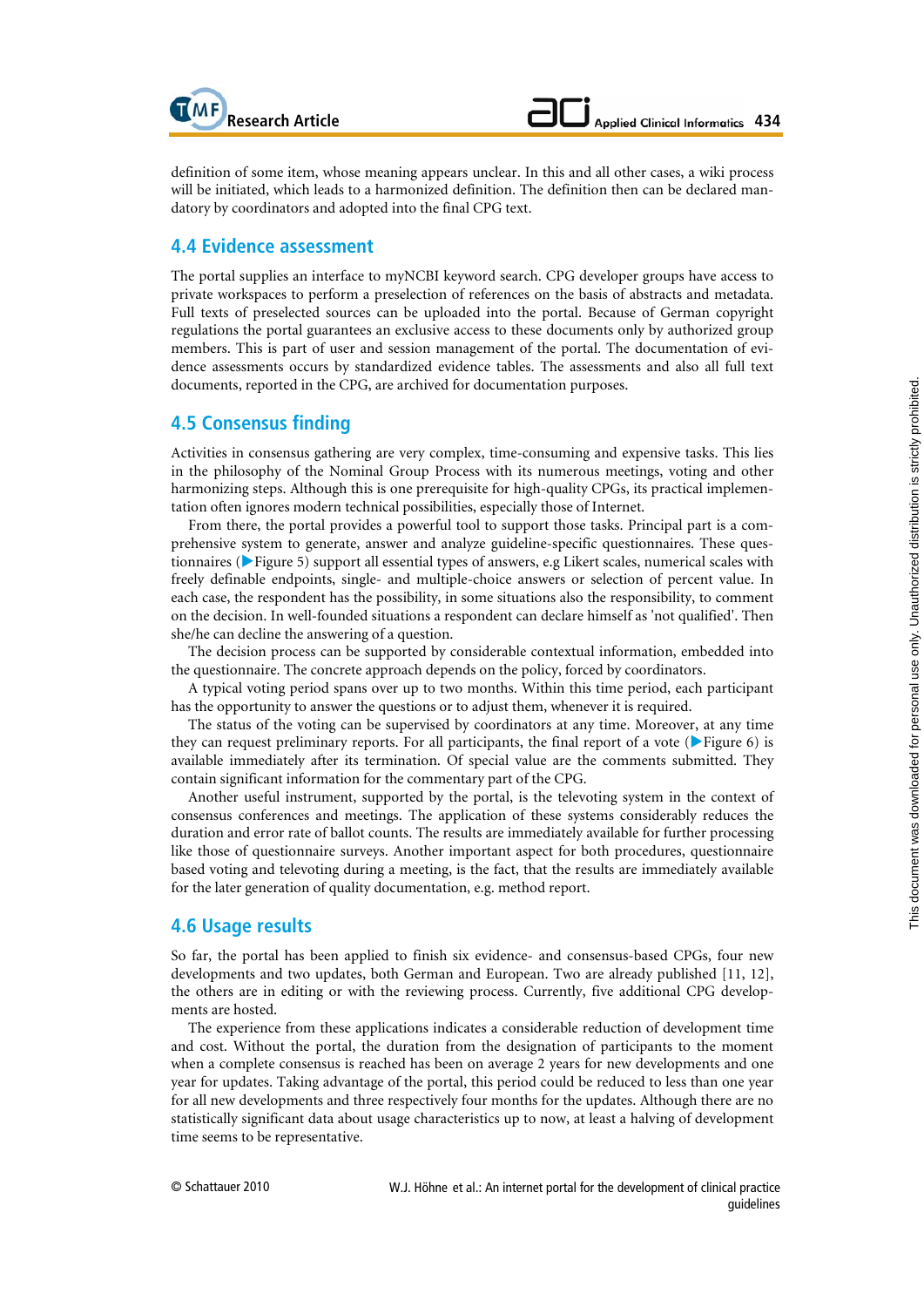Remarkable is the increasing shift from meetings toward questionnaire-based surveys for gathering consensus. In doing so, one trend is to pre-vote the key statements of the CPG in the run-up to the consensus conference. The participants of the consensus conference can then focus on really sophisticated questions, which considerably enhances the efficiency of the meeting. Questions, not answered during the meeting, can even be passed back to working groups for revision. Later, the revised version can be submitted to a short, new online voting, which further increases the flexibility.

# **5. Discussion**

The experience, gained from different CPG developments hosted so far, indicates a high flexibility in adapting to individual methodology. Some early expectations, e.g. to fully substitute Nominal Group Processes by pure online votings, have been revised. On the contrary, skillful combination of online votings about CPG recommendations with their subsequent discussion and finalization during a consensus conference has remarkably increased the quality (accuracy, completeness) of their formulation. To optimize the interplay between those two steps, the voting tool has been completely redesigned during the test phase to improve the possibilities to comment answers.

So far, the full integration of tools, required for evidence appraisal, into the portal is not solved satisfactory. Thus, it is planned to extend the portal by a powerful Document Management System, which will support all aspects of literature work without the need of external tools.

The portal is available for further users at anytime. Detailed information can be found on the start page of the portal [8] and in an information brochure [13] available for download from the portal. Terms of portal use and prices can be inquired. The latter depend on the extent of the required tools. Referring to a CPG with up to 10 workgroups and a total of 50 participants, the cost of portal usage normally is below 10.000  $\epsilon$ , which matches the minimum expense of a single one-day meeting of such a team.

# **6. Conclusions**

The portal has shown its value in the development of CPGs. For developer teams it offers a high degree of flexibility in the organization. Especially, considerable parts of consensus finding, as yet often connected with numerous meetings, which are difficult to organize and very expensive, can be replaced by platform usage. In addition, the management and control of the development process can be simplified significantly. This includes measures for quality management, which are profoundly supported.

# **Abbreviations**

| AGREE        | Appraisal of Guidelines Research and Evaluation               |
|--------------|---------------------------------------------------------------|
| AWMF         | German Association of the Scientific Medical Association      |
| CMS          | <b>Content Management System</b>                              |
| $\rm{CPG}$   | Clinical Practice Guideline                                   |
| DELBI        | German Instrument for Methodological Guideline Appraisal      |
| HTML         | Hypertext Markup Language                                     |
| HTTP         | Hypertext Transfer Protocol                                   |
| <b>HTTPS</b> | Hypertext Transfer Protocol Secure                            |
| IТ           | Information technology                                        |
| LDAP         | Lightweight Directory Access Protocol                         |
| NCBI         | National Center for Biotechnology Information                 |
| NICE         | British National Institute for Health and Clinical Excellence |
| PDF          | Portable Document Format                                      |
| PHP          | <b>PHP Hypertext Processor</b>                                |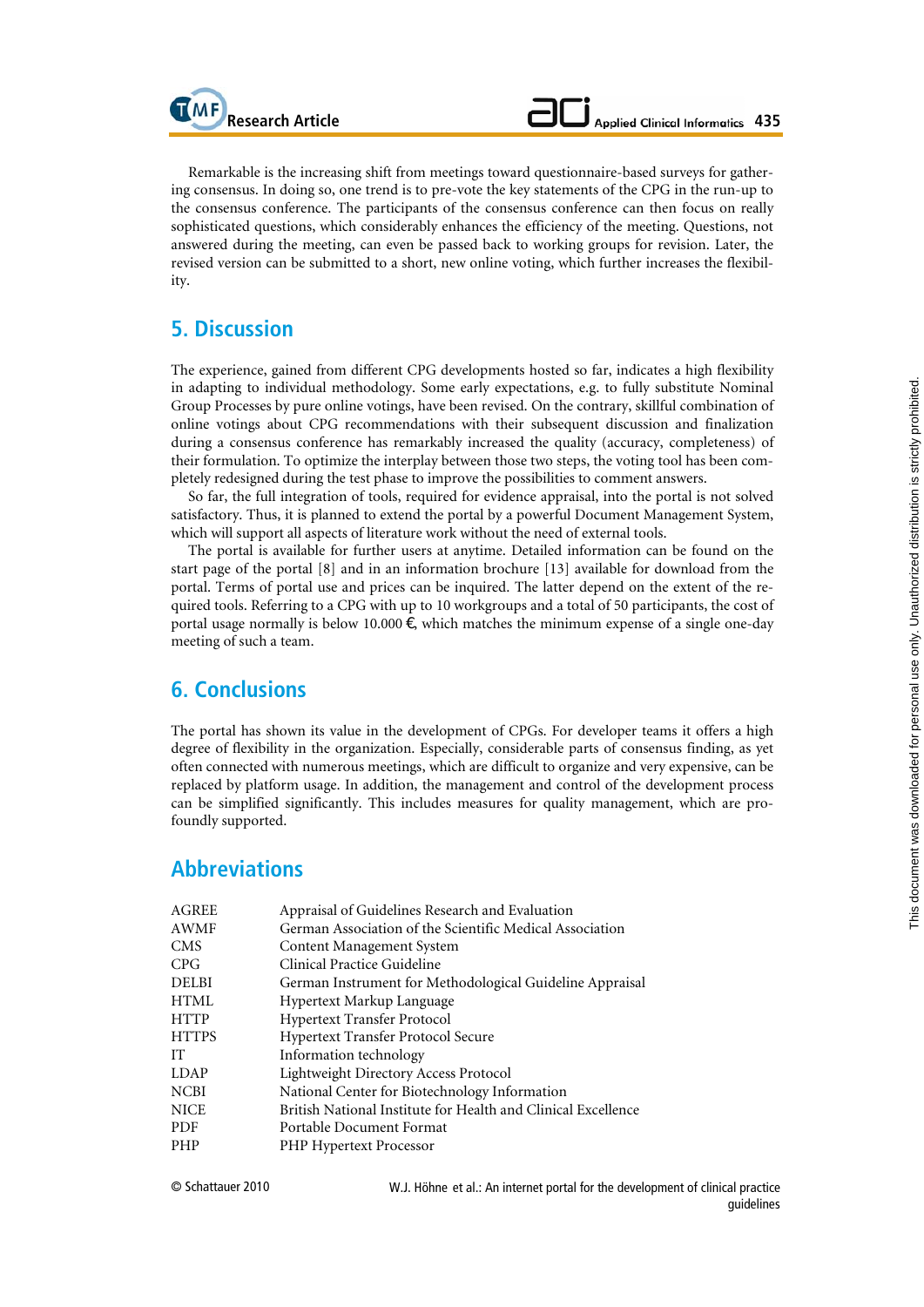

| <b>TMF</b> | German Technology, Methods, and Infrastructure for Networked Medical |
|------------|----------------------------------------------------------------------|
|            | Research Association                                                 |
| - WG       | Workgroup                                                            |
| XML        | Extensible Markup Language                                           |

## **Conflict of Interest Statement**

The authors have not to report any Conflicts of Interest with respect to the content of this manuscript.

## **Protection of Human Subjects and Animals in Research**

The present manuscript does not report results from research including experiments on human subjects or animals.

#### **Acknowledgements**

The development and the current operation of the portal have been and are supported by the German Technology, Methods, and Infrastructure for Networked Medical Research Association TMF e.V. The project has also been supported by German Federal Ministry of Education and Research within competence network "Inflammatory bowel diseases" (Grant 01 GI 0486).

Also, our thanks are directed to the colleagues of the Charité Berlin, supporting the daily operation of the portal, especially to Mrs. Schönberg. We also thank the developers of the ESPGHAN Celiac disease guideline for permission to use some snapshots for illustration purposes.

## **Clinical Relevance Statement**

As evidence-based recommendations for health professionals, clinical practice guidelines play an important role in their daily work. The aim of the portal, presented here, is to optimize the quality of these recommendations, by supporting their development. This increased quality also results in increased confidence in CPGs, connected with improved implementation into clinical practice.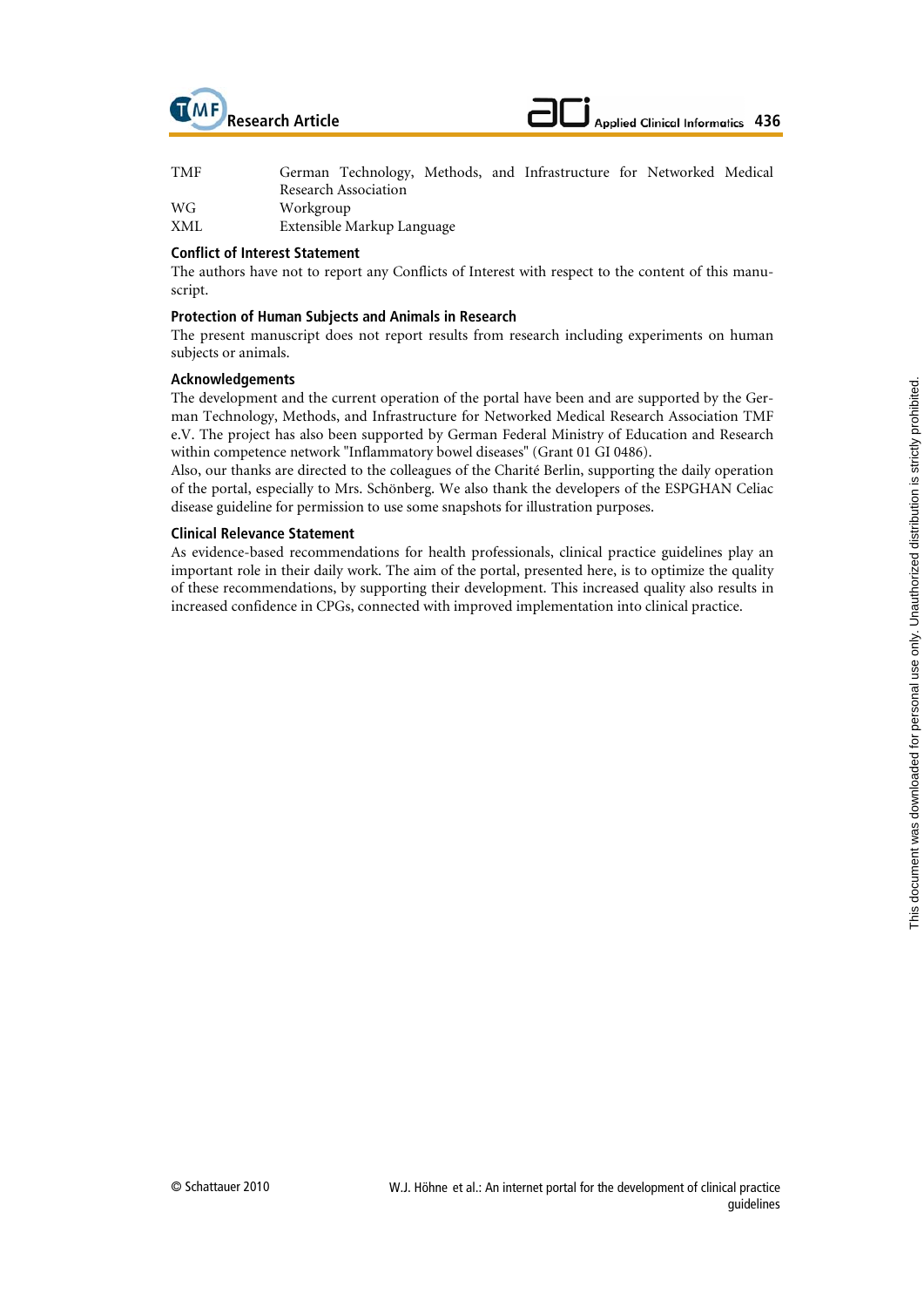



**Fig. 1** Lifecycle of a clinical practice guideline according to German AWMF schedule



**Fig. 2** Model of guideline development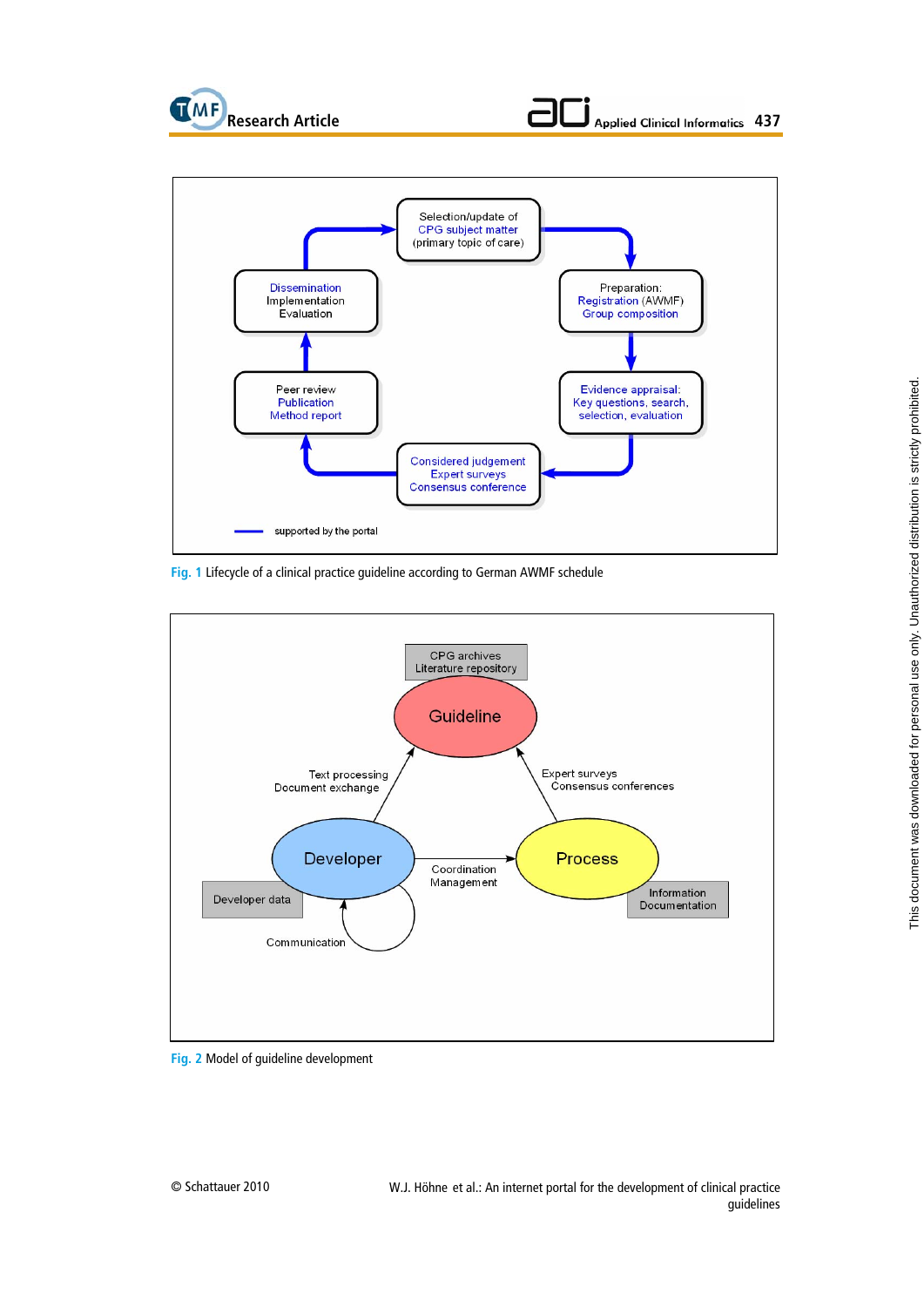



|                                                                                                                                                                                                                                                                                                                                                                                                                                                                                                 | <b>Clinical Practice Guidelines</b><br><b>Development Portal</b>                                                                                                                                                                                                                                                                                                                                                                                                                                                                                                                                                                                                                                                                                                                                                  | Home                               | 田田<br>Imprint<br>Contact                                                                                                                                                                                                                                                                                                                                                                                                                                                                                               |
|-------------------------------------------------------------------------------------------------------------------------------------------------------------------------------------------------------------------------------------------------------------------------------------------------------------------------------------------------------------------------------------------------------------------------------------------------------------------------------------------------|-------------------------------------------------------------------------------------------------------------------------------------------------------------------------------------------------------------------------------------------------------------------------------------------------------------------------------------------------------------------------------------------------------------------------------------------------------------------------------------------------------------------------------------------------------------------------------------------------------------------------------------------------------------------------------------------------------------------------------------------------------------------------------------------------------------------|------------------------------------|------------------------------------------------------------------------------------------------------------------------------------------------------------------------------------------------------------------------------------------------------------------------------------------------------------------------------------------------------------------------------------------------------------------------------------------------------------------------------------------------------------------------|
|                                                                                                                                                                                                                                                                                                                                                                                                                                                                                                 |                                                                                                                                                                                                                                                                                                                                                                                                                                                                                                                                                                                                                                                                                                                                                                                                                   | & Müller Preferences Member search | Log out                                                                                                                                                                                                                                                                                                                                                                                                                                                                                                                |
| You are here: Home $\rightarrow$ Guidelines $\rightarrow$ Coeliac Disease<br>Home<br>About the portal<br><b>Guidelines</b><br>Demo quideline<br>Coeliac Disease<br><sup>D</sup> Organization<br><b>D</b> Communication<br><b>Survey</b><br><b>D</b> Literature<br><b>DInternal news</b><br>and<br>appointments<br><b>Morkspaces</b><br><b>Appointments</b><br><b>News</b><br>Links<br>Downloads<br>Help<br>gefordert vom <b>De Bundesministerium</b><br>für Bildung<br>und Forschung<br>CHARITÉ | <b>Coeliac Disease</b><br><sup>4</sup> Up one level<br>ESPGHAN quidelines for the diagnosis of coeliac disease in children<br><b>Content</b><br>Organization<br>Members and workgroup structure<br>List of group members and email addresses (excel file)<br>Munich (Herrsching) Meeting Contents: 2 element(s)<br>Documents related to the meeting in Munich (Herrsching) august 31st 2009<br>London Meeting Contents: 5 element(s)<br>Communication<br>Mailing lists<br>Discussion forum Contents: 3 element(s)<br>Survey<br>Personal survey progress<br>Pre Istanbul voting - evaluations  Contents: 5 element(s)<br>Recent surveys Contents: 3 element(s)<br>Literature<br>15 studies sens spec ppv npv prev 20 08 2009.xls<br>Abstraction of 20 studies 20 08 2009.doc<br>Exclusion criteria 20 08 2009.doc. | H.                                 | <b>News</b><br>NICE response<br>(Oct 5) on our LEVEL<br>3 study selection<br>(Guideline Coeliac<br>Disease)<br>2009-10-05<br><b>m</b> Survey<br>evaluations now<br>available<br>(Guideline Demo-LL)<br>2008-02-18<br>» More news<br><b>Upcoming</b><br><b>Appointments</b><br>ial Consensus<br>Conference<br>Frankfurt/Main,<br>2011-02-27<br>(Guideline Demo-LL)<br>September<br>2010<br>Su Mo Tu We Th Fr Sa<br>$1 \t2 \t3 \t4$<br>5 6 7 8 9 10 11<br>12 13 14 15 16 17 18<br>19 20 21 22 23 24 25<br>26 27 28 29 30 |
|                                                                                                                                                                                                                                                                                                                                                                                                                                                                                                 | Marsh criteria 20.08.2009.xls<br>Tests studied 20 08 2009.doc<br>Guidelines Contents: 6 element(s)                                                                                                                                                                                                                                                                                                                                                                                                                                                                                                                                                                                                                                                                                                                |                                    |                                                                                                                                                                                                                                                                                                                                                                                                                                                                                                                        |

**Fig. 3** Start page with index of contents of a typical CPG workspace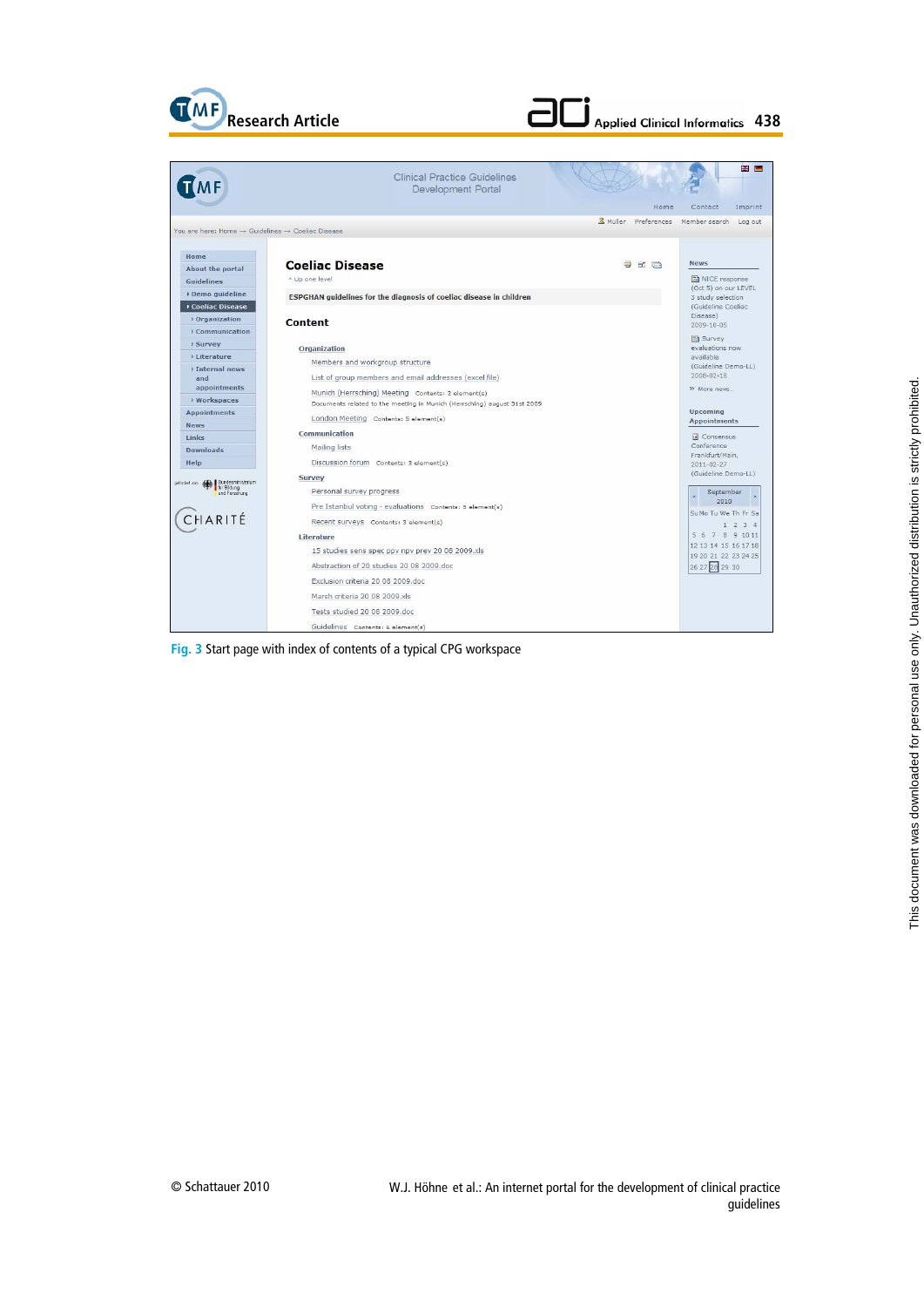| View                                       | Edit<br>Properties                                                                                                                                                                                                                            | Sharing                                                                | Versions                     |                            |                                                                                                |                                                                                                |         |              |
|--------------------------------------------|-----------------------------------------------------------------------------------------------------------------------------------------------------------------------------------------------------------------------------------------------|------------------------------------------------------------------------|------------------------------|----------------------------|------------------------------------------------------------------------------------------------|------------------------------------------------------------------------------------------------|---------|--------------|
|                                            |                                                                                                                                                                                                                                               |                                                                        |                              |                            |                                                                                                | Translate into $\star$ Actions $\star$ Display $\star$ Add to folder $\star$ State: in process |         |              |
|                                            | <b>Edit Document</b>                                                                                                                                                                                                                          |                                                                        |                              |                            |                                                                                                |                                                                                                | ÷<br>m. |              |
| <b>History</b><br><b>F</b> Recent Versions | by Troncone $-$ last modified 2009-10-28 09:13<br>A page in the site. Can contain rich text.                                                                                                                                                  |                                                                        |                              |                            |                                                                                                |                                                                                                |         |              |
| Title .                                    |                                                                                                                                                                                                                                               |                                                                        |                              |                            |                                                                                                |                                                                                                |         |              |
|                                            | Biopsy (old document)                                                                                                                                                                                                                         |                                                                        |                              |                            |                                                                                                |                                                                                                |         |              |
|                                            |                                                                                                                                                                                                                                               |                                                                        |                              |                            |                                                                                                |                                                                                                |         |              |
| <b>Description</b>                         |                                                                                                                                                                                                                                               |                                                                        |                              |                            |                                                                                                |                                                                                                |         |              |
|                                            | A short summary of the content<br>no longer relevant, refer to New Biopsy paper to be voted on in section 'Survey'                                                                                                                            |                                                                        |                              |                            |                                                                                                |                                                                                                |         |              |
|                                            |                                                                                                                                                                                                                                               |                                                                        |                              |                            |                                                                                                |                                                                                                |         |              |
|                                            |                                                                                                                                                                                                                                               |                                                                        |                              |                            |                                                                                                |                                                                                                |         |              |
|                                            |                                                                                                                                                                                                                                               |                                                                        |                              |                            |                                                                                                |                                                                                                |         |              |
| <b>Body Text</b>                           |                                                                                                                                                                                                                                               |                                                                        |                              |                            |                                                                                                |                                                                                                |         |              |
|                                            |                                                                                                                                                                                                                                               |                                                                        |                              |                            |                                                                                                | <b>Text Format HTML</b>                                                                        |         | $\checkmark$ |
|                                            |                                                                                                                                                                                                                                               |                                                                        |                              |                            |                                                                                                |                                                                                                |         |              |
|                                            |                                                                                                                                                                                                                                               |                                                                        |                              |                            |                                                                                                |                                                                                                |         |              |
| <b>F</b> Source   日                        |                                                                                                                                                                                                                                               | Q▌▓▕░ ® ® ®   @ ヅ ▏○ ○   @ ░   圓 <i>Q</i> ┆B / U æ │ × x ▏ ¦E ¦E   使 使 |                              |                            |                                                                                                |                                                                                                |         |              |
|                                            | $E \equiv E \equiv \begin{bmatrix} 0 & 0 & 0 \\ 0 & 0 & 0 \end{bmatrix} \quad E \equiv E \equiv E \pmod{10}$                                                                                                                                  |                                                                        |                              |                            |                                                                                                |                                                                                                |         |              |
| Style                                      | $\blacktriangleright$ Format                                                                                                                                                                                                                  |                                                                        | $\blacktriangleright$   Font | $\blacktriangleright$ Size | $ \mathbb{F}_{\mathbf{B}}$ $\cdot$ $\mathbb{Q}_{\mathbf{B}}$ $\cdot$ $\mathbb{F}_{\mathbf{B}}$ |                                                                                                |         |              |
|                                            |                                                                                                                                                                                                                                               |                                                                        |                              |                            |                                                                                                |                                                                                                |         |              |
|                                            |                                                                                                                                                                                                                                               |                                                                        |                              |                            |                                                                                                |                                                                                                |         |              |
| <b>Biopsy</b>                              |                                                                                                                                                                                                                                               |                                                                        |                              |                            |                                                                                                |                                                                                                |         |              |
|                                            | Who should undergo diagnostic biopsies?                                                                                                                                                                                                       |                                                                        |                              |                            |                                                                                                |                                                                                                |         |              |
|                                            | Small bowel biopsy has so far been considered as the gold or reference standard for the diagnosis of CD. According to                                                                                                                         |                                                                        |                              |                            |                                                                                                |                                                                                                |         |              |
|                                            | the ESPGHAN 1990 definition, CD is in fact a "gluten-dependent enteropathy". Since then a wider spectrum of                                                                                                                                   |                                                                        |                              |                            |                                                                                                |                                                                                                |         |              |
|                                            | histological lesions (not only villous atrophy) has been related to CD, HLA typing is increasingly been used mainly to                                                                                                                        |                                                                        |                              |                            |                                                                                                |                                                                                                |         |              |
|                                            | rule out CD and, finally, evidence has accumulated on the diagnostic value of CD-related antibodies. It could then be<br>possible to switch from a situation where the biopsy is the only criterion to a new one where clinical presentation, |                                                                        |                              |                            |                                                                                                |                                                                                                |         |              |
|                                            | serology, histology, family history and genetics, as well improvement on strict gluten free diet (GFD), all aid in                                                                                                                            |                                                                        |                              |                            |                                                                                                |                                                                                                |         |              |
|                                            | establishing a diagnosis.<br>The pooled specificity for IgA anti-tissue transglutaminase antibodies (anti-tTG) is 93% (92-95); it is even higher for                                                                                          |                                                                        |                              |                            |                                                                                                |                                                                                                |         |              |

**Fig. 4** Handling text with embedded FCKEditor

| undergo upper endoscopy       | Biopsy can be retrieved by upper endoscopy or in special circumstances by Crosby capsule. Although jejunal biopsies<br>obtained by means of Crosby capsule are usually of a better quality, the general consensus is that biopsies should be<br>taken during upper endoscopy. Such a policy has several advantages (shorter procedure time, absence of radiation,<br>possibility of inspecting the mucosa, more fragments obtained to overcome the possibility of focal lesions). Biopsies (at<br>least four) should be taken from the first (the bulb) and second or third portion of duodenum. Capsule endoscopy<br>performance is not close enough to duodenal biopsies and could be considered only in patients unable or unwilling to |
|-------------------------------|--------------------------------------------------------------------------------------------------------------------------------------------------------------------------------------------------------------------------------------------------------------------------------------------------------------------------------------------------------------------------------------------------------------------------------------------------------------------------------------------------------------------------------------------------------------------------------------------------------------------------------------------------------------------------------------------------------------------------------------------|
| Please make your<br>decision! | $O$ agree<br>O disagree<br>$\bigcirc$ abstention from voting                                                                                                                                                                                                                                                                                                                                                                                                                                                                                                                                                                                                                                                                               |
| Comment:                      |                                                                                                                                                                                                                                                                                                                                                                                                                                                                                                                                                                                                                                                                                                                                            |

**Fig. 5** Typical question layout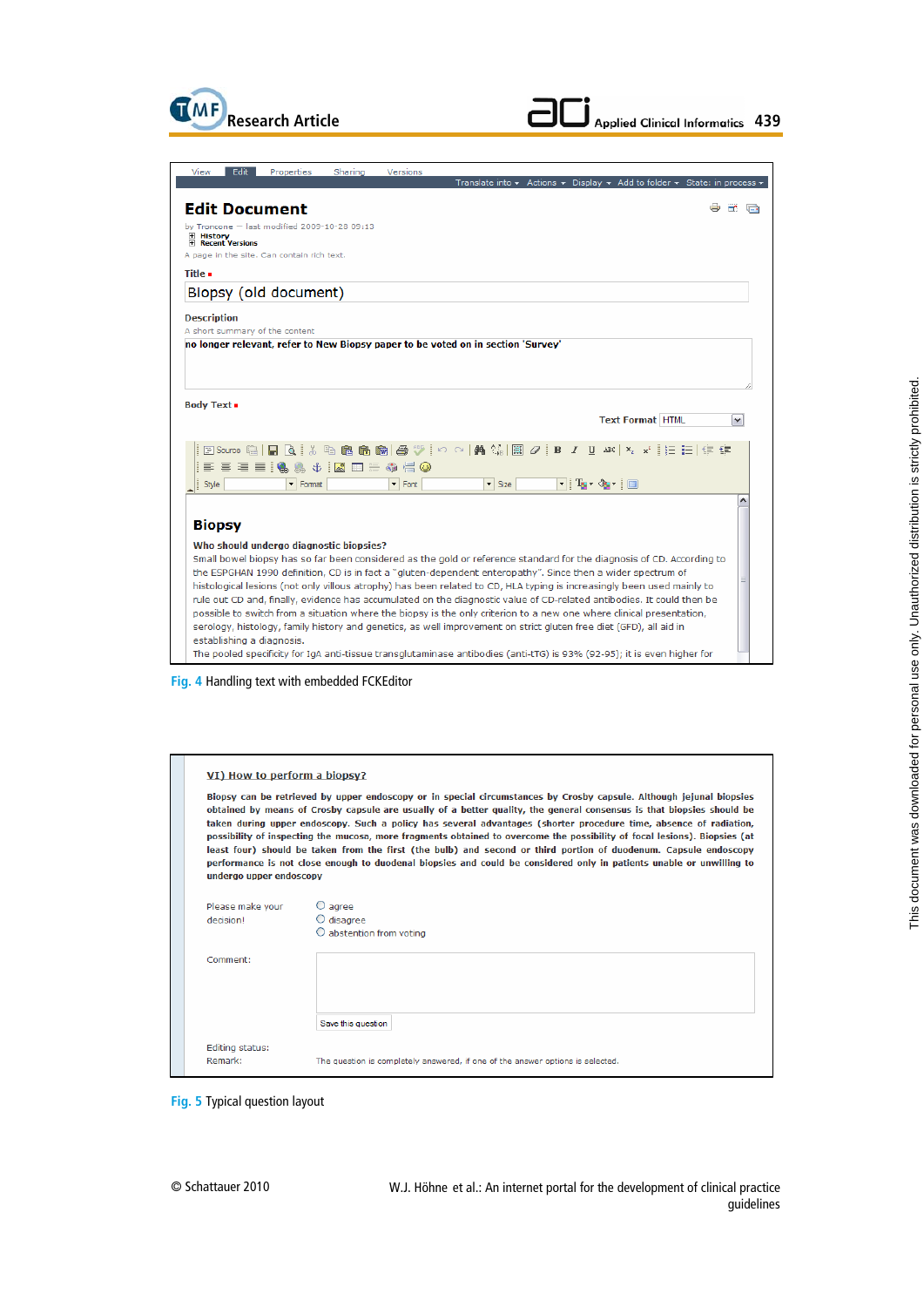

#### VI) How to perform a biopsy?

| undergo upper endoscopy         |                                                                                                                                                                   |    |  | obtained by means of Crosby capsule are usually of a better quality, the general consensus is that biopsies should be<br>taken during upper endoscopy. Such a policy has several advantages (shorter procedure time, absence of radiation,<br>possibility of inspecting the mucosa, more fragments obtained to overcome the possibility of focal lesions). Biopsies (at<br>least four) should be taken from the first (the bulb) and second or third portion of duodenum. Capsule endoscopy<br>performance is not close enough to duodenal biopsies and could be considered only in patients unable or unwilling to |  |  |
|---------------------------------|-------------------------------------------------------------------------------------------------------------------------------------------------------------------|----|--|---------------------------------------------------------------------------------------------------------------------------------------------------------------------------------------------------------------------------------------------------------------------------------------------------------------------------------------------------------------------------------------------------------------------------------------------------------------------------------------------------------------------------------------------------------------------------------------------------------------------|--|--|
| Please make your decision!      |                                                                                                                                                                   |    |  |                                                                                                                                                                                                                                                                                                                                                                                                                                                                                                                                                                                                                     |  |  |
| <b>Total number of votes:</b>   |                                                                                                                                                                   | 13 |  |                                                                                                                                                                                                                                                                                                                                                                                                                                                                                                                                                                                                                     |  |  |
| <b>Distribution of answers:</b> | agree:                                                                                                                                                            |    |  | 9 of 13 69.23 %                                                                                                                                                                                                                                                                                                                                                                                                                                                                                                                                                                                                     |  |  |
|                                 | disagree: 4 of 13 30.77 %                                                                                                                                         |    |  |                                                                                                                                                                                                                                                                                                                                                                                                                                                                                                                                                                                                                     |  |  |
|                                 | abstention from voting: 0 of 13 0.00 %                                                                                                                            |    |  |                                                                                                                                                                                                                                                                                                                                                                                                                                                                                                                                                                                                                     |  |  |
| <b>Comments:</b>                |                                                                                                                                                                   |    |  |                                                                                                                                                                                                                                                                                                                                                                                                                                                                                                                                                                                                                     |  |  |
|                                 |                                                                                                                                                                   |    |  | for answer . The last sentence is not clear to me. What does it mean "capsule endoscpy performance"?                                                                                                                                                                                                                                                                                                                                                                                                                                                                                                                |  |  |
| 'agree'                         | manufactured, but Watson capsule is still available.                                                                                                              |    |  | . Watson or Crosby capsule. According to my knowledge Crosby capsules are not any more                                                                                                                                                                                                                                                                                                                                                                                                                                                                                                                              |  |  |
|                                 | all 4 biopsy specimens is needed to exclude the Dx.                                                                                                               |    |  | . Biopsies (at least four) should be taken from the first (the bulb) and second or third portion of<br>duodenum. Histological lesion in at least one specimen is sufficient for Dx, but normal histology in                                                                                                                                                                                                                                                                                                                                                                                                         |  |  |
|                                 |                                                                                                                                                                   |    |  | . The wording may be changed: capsule endoscopy does not have the diagnostic quality                                                                                                                                                                                                                                                                                                                                                                                                                                                                                                                                |  |  |
| for answer                      | . Videocapsule shoud be separated or in the comment only                                                                                                          |    |  |                                                                                                                                                                                                                                                                                                                                                                                                                                                                                                                                                                                                                     |  |  |
| 'disagree'                      | . Biopsies should be taken from both the first (at least one) and the third/fourth portion of the<br>duuodenum (at least two). I agree with the other statements. |    |  |                                                                                                                                                                                                                                                                                                                                                                                                                                                                                                                                                                                                                     |  |  |
|                                 | unwilling to undergo upper endoscopy"                                                                                                                             |    |  | • I do not agree with "Capsule endoscopy  could be considered only in patients unable or                                                                                                                                                                                                                                                                                                                                                                                                                                                                                                                            |  |  |
|                                 | Crosby capsule". Now the text seems a little obscure to me.                                                                                                       |    |  | • I think that "the special circustamces" shoud be specified, for example as "or if not possible, by                                                                                                                                                                                                                                                                                                                                                                                                                                                                                                                |  |  |

**Fig. 6 Evaluation report for question from Figure 5**